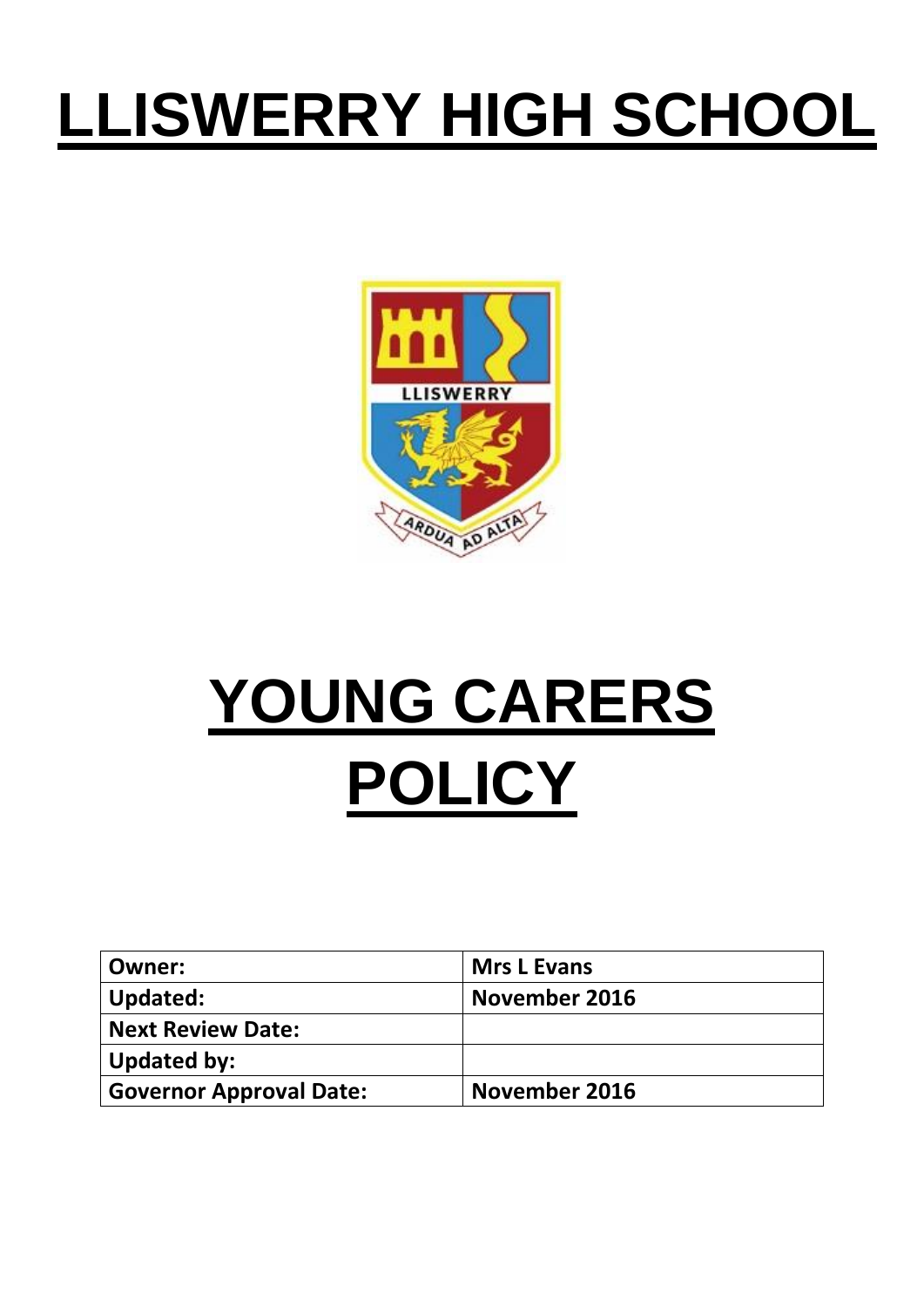#### **LLISWERRY HIGH SCHOOL YOUNG CARERS POLICY**

#### **Aim of Policy**

Lliswerry High School is committed to supporting young carers to access and maintain their education. This Young Carers Policy outlines how we will support any child or young person who helps look after someone at home. The policy aims to ensure young carers at our School are identified, respected, listened to and supported to access the education to which they are entitled and achieve their potential.

#### **Who are Young Carers?**

The Welsh Government defines a Young Carer as "children and young people who help look after a member of the family, who is sick, disabled, has mental health problems or is affected by substance misuse".

Most Young Carers look after one of their parents but some young carers help a brother or sister who is disabled or ill. A Young Carer may also care for a grandparent or another family member.

We acknowledge that helping around the house is a normal part of growing up, but we are aware young carers may be required to regularly carry out significant caring tasks and assume a level of responsibility which is often inappropriate for their age.

A child becomes a young carer when the level of care-giving and responsibility to the person in need of care becomes inappropriate for that child and may impact on his or her emotional or physical well-being or educational achievement and life chances.

A Young Carer may undertake some or all of the following:

- Practical tasks such as cooking, cleaning and shopping
- Physical care such as lifting, helping to mobilise, physiotherapy
- Personal care such as dressing, washing, toileting needs
- Emotional support such as listening, calming, being present
- Look after siblings such as walking to school, putting to bed, parenting
- Household management such as paying bills, manage the family budget, collecting benefits
- Administration of medication such as insulin needles, preparing daily tablets, picking up prescription from pharmacy

The amount and type of care they provide can vary enormously from one carer to another.

#### **Number of Young Carers**

We have no definite figure on how many young carers there are in Wales, however the 2011 census figures state that there are 11,555 of 5-17 year olds were providing care for a family member (ONS). The real figure is believed to be many more than that for example a survey conducted by the BBC in 2010 suggested that there are likely to be 700,000 in the UK. On this basis we can presume every school will have a significant number of young carers, many unknown to the school so remain unidentified, and unsupported.

Some carers struggle through the education system without being recognised as a young carer. Early identification is key and a secure environment should be created where young carers can self-identify, this can be achieved by publicising how pupils can access support, offering comfortable methods of communication such as emailing school leads, using a post box or by completing an intranet questionnaire. Self-identification can also be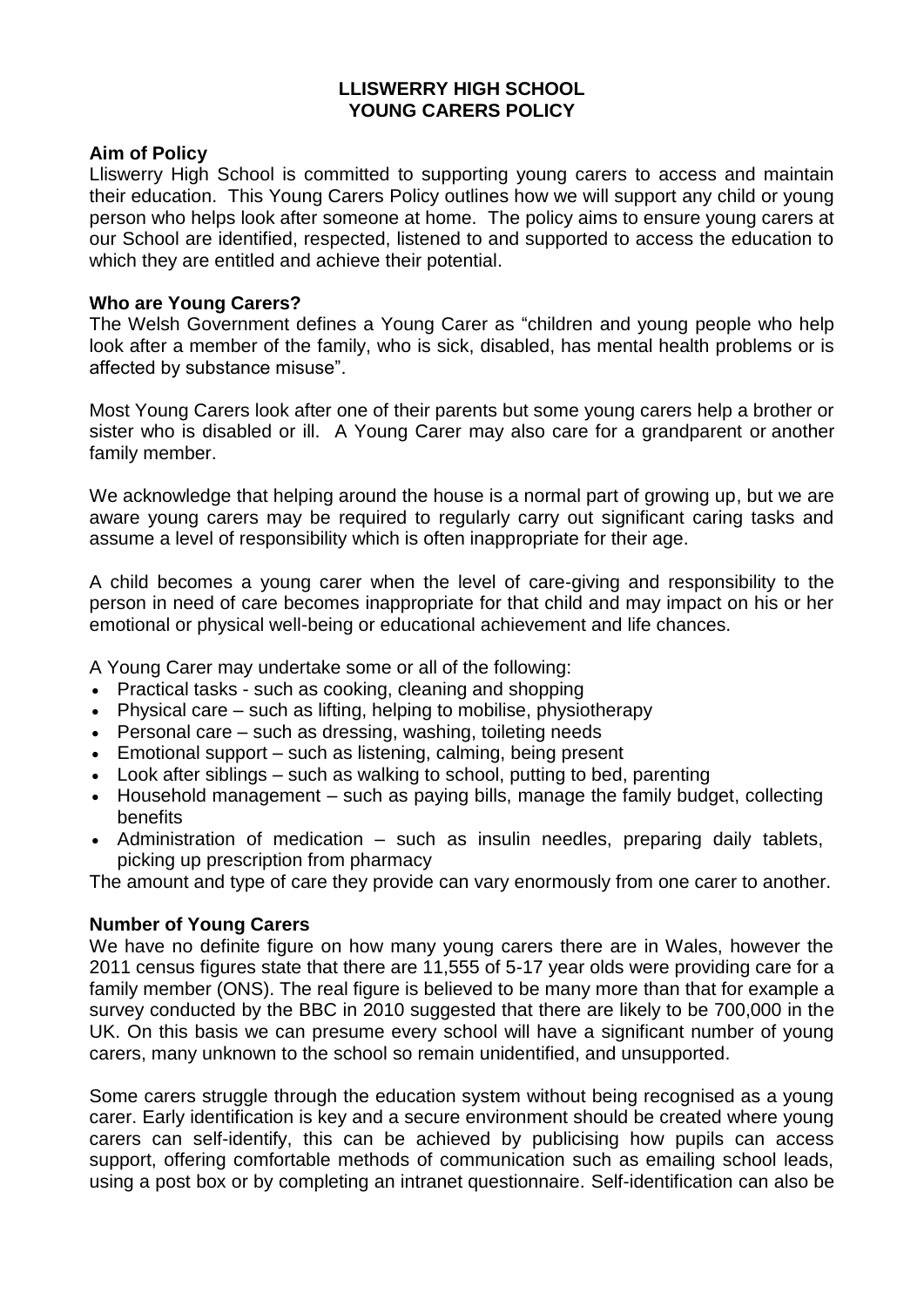improved by raising awareness at events e.g. annual Carers week and in school assemblies.

## **Indicators and possible effect on education**

Young Carers are not easy to identify and may actively try to conceal their caring role for fear of bullying or outside interference in their family life. The 'warning signs' below could be indicators of another problem, but staff noticing these signs should sensitively ask the child or young person if they are helping to look after someone at home:

- Regular or increased lateness
- Regular or increased absence
- Concentration problems, anxiety or worry in school
- They are tired in class
- Lack of time for homework
- Under-achievement there may be a sudden drop in attainment
- Late or incomplete homework
- Few or no peer friendships (the child/young person may get on well with adults and present mature for their age)
- Emotional distress
- Victim of bullying
- Behaviour problems (taking out anger or frustration)
- Lack of time for extra-curricular activities
- Secrecy about home life/isolation or embarrasses to take friends home
- Difficulties in engaging parents/parents not attending parents' evening

#### **Current Situation at Our School**

 We currently have 3 young carers in our school. We monitor both attendance and achievement of these pupils over the year.

#### **Support Offered at Our School**

The designated link member of staff for young carers in our school is Mr R. Morgan Assistant Headteacher, who will liaise with relevant colleagues and other relevant agencies with the consent of the young carer. The name and contact details of the designated link member of staff will be made available across the school.

The designated link member will lead on support work for young carers and their families and will liaise with the young carer services in the area.

- Our school will ensure that young carers have access to the school nurse
- Our school has access to training material and awareness raising tools provided by the Aneurin Bevan University Health Board Carers Measure Partnership
- Our School acknowledges that young carers may need extra support to ensure they have equal access to education.
- Our school will treat young carers in a sensitive, child-centered way, upholding confidentiality. If we believe that someone is a young carer we will be sensitive when we approach them about this, as we appreciate they may not want their peers to know.
- Our school will provide young carers with opportunities to speak to someone they trust or feel comfortable with in private, and will not discuss their situation in front of their peers. Young carers may not wish to discuss their family situation unless they feel comfortable and this will be acknowledged and respected.
- The school has arranged for Rebecca Holmes Young Carers (Barnardo's) to counsel pupils once a week during Tutorial time so that they have an outside agency supporting them.
- Our schools will work with young carers to ensure they can access a package of support that will meet their needs without reducing their self-esteem and confidence.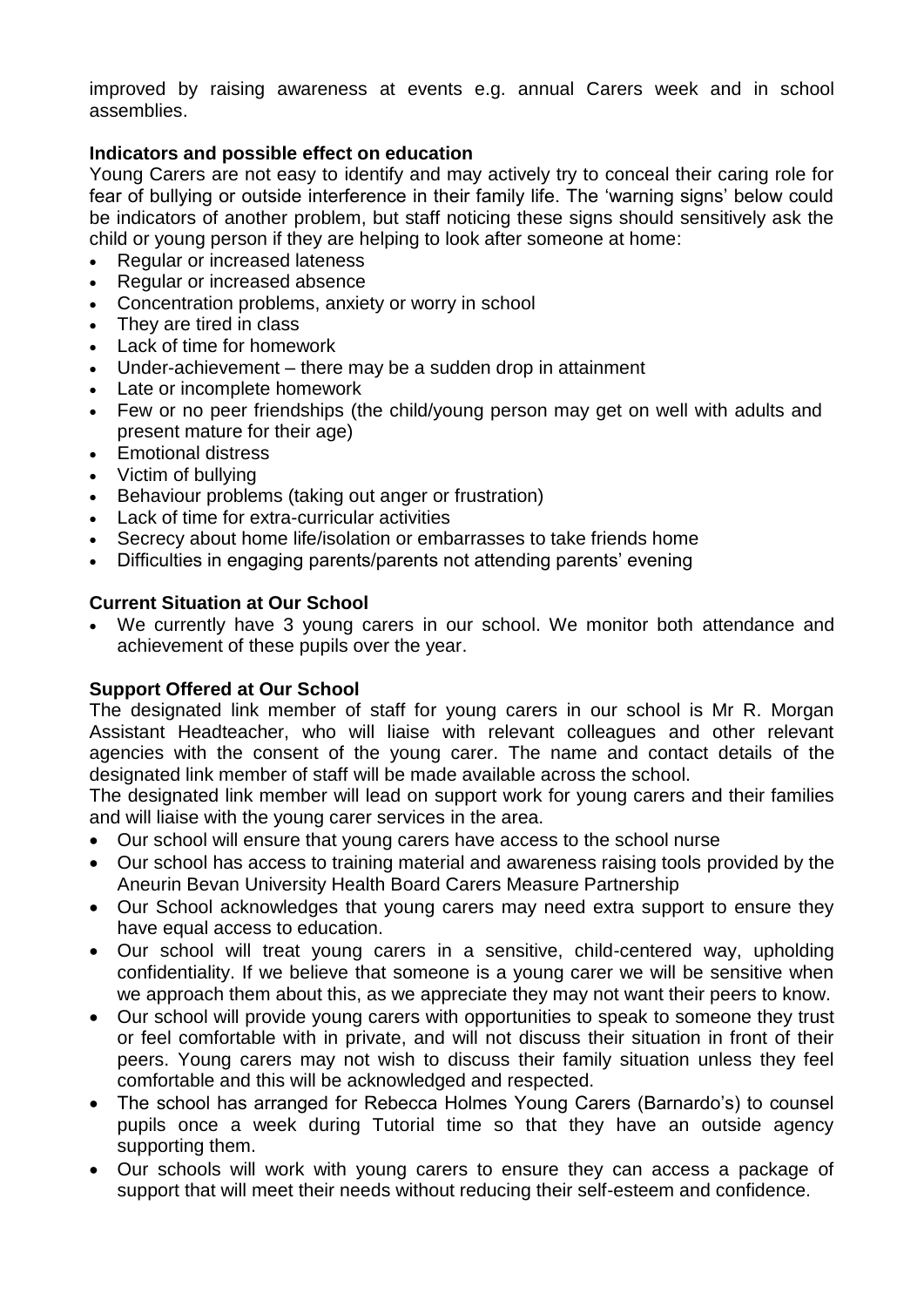- Our school will promote discussion and learning in all appropriate areas of the curriculum to facilitate a fuller acceptance of and respect for the issues around illness, disability and caring.
- Our school will aim to ensure that young carers are informed of available support services in and outside of school. The school will refer a prospective young carer to the local Young Carer Service with the consent of the young carer and their parent/s
- Our school will gather and maintain relevant statistics on the number of young carers identified and supported using various mechanisms such as pupil enrolment processes and self-identification
- Our school will follow child protection procedures regarding any young carer at risk of significant harm due to an inappropriate caring role.
- Our school recognises that flexibility may be needed when responding to the needs of young carers.
	- o Access to a telephone during break and lunchtimes to phone home
	- o Negotiable deadlines for homework/course work (when needed)
	- o Access to homework clubs (where available)
	- o Detentions during school hours (where possible)
	- o Any approved absence will be time limited (DfES 2006)
	- o Access for parents with impaired mobility (Equality Act 2010)
	- o Alternative communication options for parents who are sensory impaired or housebound
	- o Advice to parents if there are difficulties in transporting young carers to school

# **Key Contacts**

To find out more about support available for young carers in your area:

- Torfaen Young Carers 01495 762200
- Newport Young Carers (Barnardos) 01633 251192
- Caerphilly Young Carers (Barnardos) 01633 612712
- Monmouthshire Young Carers (Crossroads)01495 769996
- Blaenau Gwent Young Carers 08000 323339

# **Useful websites and reading**

- [http://www.youngcarer.com](http://www.youngcarer.com/) National site for young carers
- [http://www.nch.org.uk](http://www.nch.org.uk/) This website has information on young carers
- [http://www.barnardos.org.uk/young carers.html](http://www.barnardos.org.uk/young%20carers.html) National charity that works with young carers
- [http://www.youngcarers.net](http://www.youngcarers.net/) National site for and about young carers
- [www.tacade.com](http://www.tacade.com/) Link to national Young Carers Education Resource Pack
- [www.carersuk.orgN](http://www.carersuk.org/)ational carers site
- <http://www.wales.nhs.uk/sitesplus/866/page/72344>Aneurin Bevan Partnership Board Young Carers Website
- <http://www.youngcarerstoolkit.co.uk/index.php/engaging/young-carers-in-school>
- Young Carers toolkit aimed at professionals in Health, education and Social Services
- Carers Trust (2013) *Supporting Young Carers in School: An Introduction for Primary and Secondary School Staff*. Carers Trust

#### **References**

<http://www.ons.gov.uk/ons/guide-method/census/2011/carers-week/index.html> <http://www.bbc.co.uk/news/mobile/education-11757907>

The Department of Education and Skills (2006) *Absence Codes Guidance for Schools and LEAs.* DFES